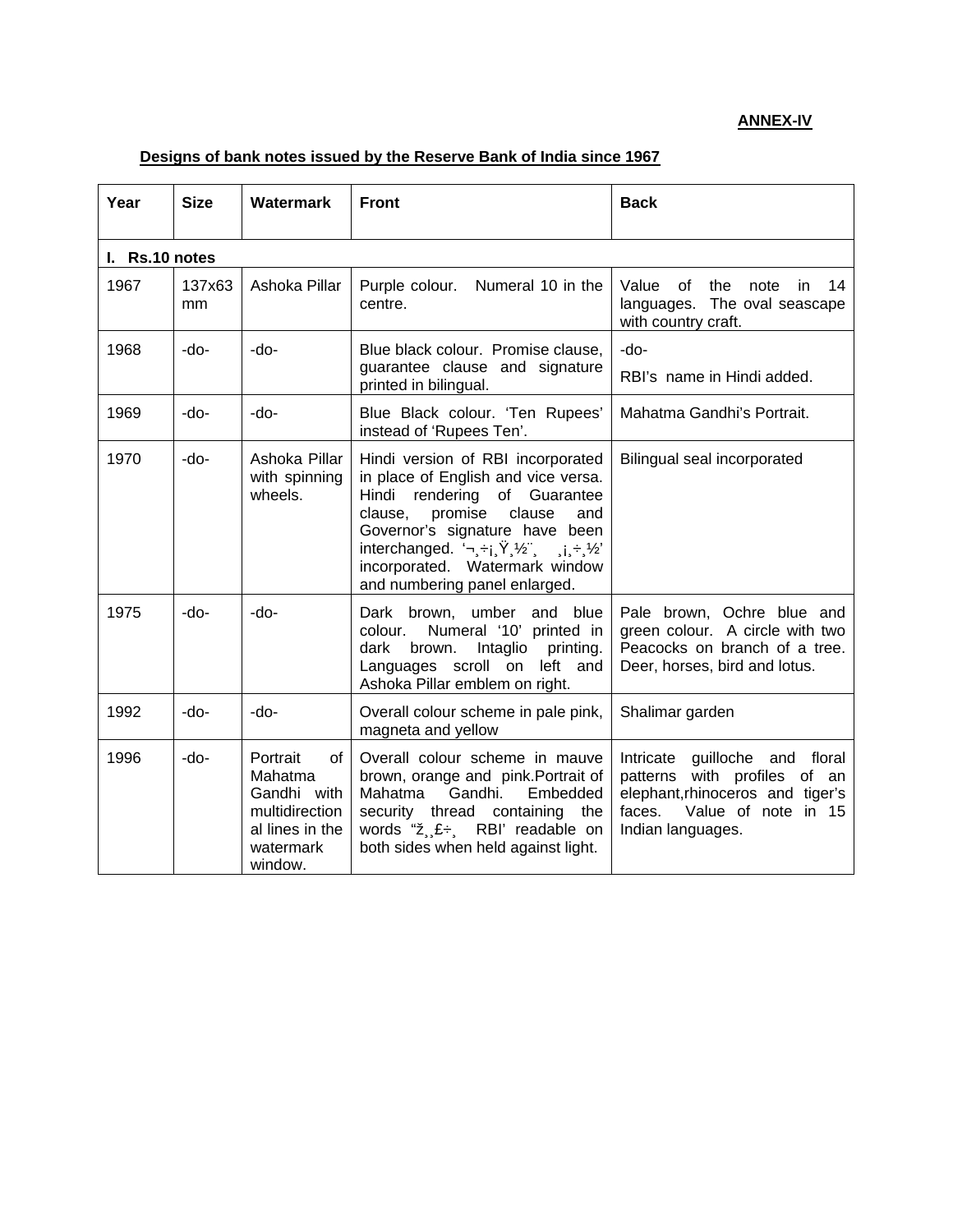| 2006<br>II. Rs.20 notes | -do-                     | Electrotype<br>watermark of<br>denominatio<br>nal numeral<br>located<br>alongside the<br>existing<br>Mahatma<br>Gandhi<br>watermark | Machine<br>windowed<br>readable<br>demetalised clear text magnetic<br>security thread with inscriptions<br>'Bharat' (in Hindi) and RBI which<br>fluoresces in yellow on both sides<br>under UV light. (Generic).<br>Width:1.4 mm<br>Dual coloured optical fibres.<br>The small floral design printed both<br>on the front (hollow) and back(filled<br>up) of the note in the middle of the<br>vertical<br>band<br>next<br>to<br>the<br>Watermark has an accurate back-<br>to-back registration so that the<br>numeral appears as one when<br>seen against the light. | Year of printing is incorporated<br>at the printing stage on the<br>reverse of the banknote.                                                                                                                                                                                        |
|-------------------------|--------------------------|-------------------------------------------------------------------------------------------------------------------------------------|----------------------------------------------------------------------------------------------------------------------------------------------------------------------------------------------------------------------------------------------------------------------------------------------------------------------------------------------------------------------------------------------------------------------------------------------------------------------------------------------------------------------------------------------------------------------|-------------------------------------------------------------------------------------------------------------------------------------------------------------------------------------------------------------------------------------------------------------------------------------|
| 1972                    | 147X6<br>3 <sub>mm</sub> | Ashoka Pillar                                                                                                                       | Saffron<br>colour<br>Ashoka<br>Pillar<br>emblem on the right and language<br>panel on the left side.                                                                                                                                                                                                                                                                                                                                                                                                                                                                 | Bold lettering in Hindi appears<br>centrally in a horizontal panel,<br>flanked by figures 20 at the<br>Picture of Parliament<br>corner.<br>On the left value in<br>House.<br>Indian languages                                                                                       |
| 1975                    | $-do-$                   | Small<br>Ashoka Pillar<br>with chain of<br>spinning<br>wheels.<br>Resin treated<br>paper                                            | Red, blue, mauve and pale yellow<br>colour.<br>Numerical<br>20 in<br>dark<br>on a light yellow<br>lotus<br>mauve<br>shaped design. Language scroll<br>on the left and Ashoka Pillar<br>emblem on right.<br>The printing<br>bleeds off on all sides but not in<br>corners which are paper white.<br>Bilingual<br>names,<br>clauses<br>and<br>signature.                                                                                                                                                                                                               | Dry offset printing.<br>Red, blue<br>Chariot<br>and<br>mauve<br>colour.<br>wheel of Konark Sun temple at<br>the centre. Watermark window<br>in pale blue is surrounded by an<br>ornamental design in perfect<br>register<br>with<br>corresponding<br>design on obverse of the note. |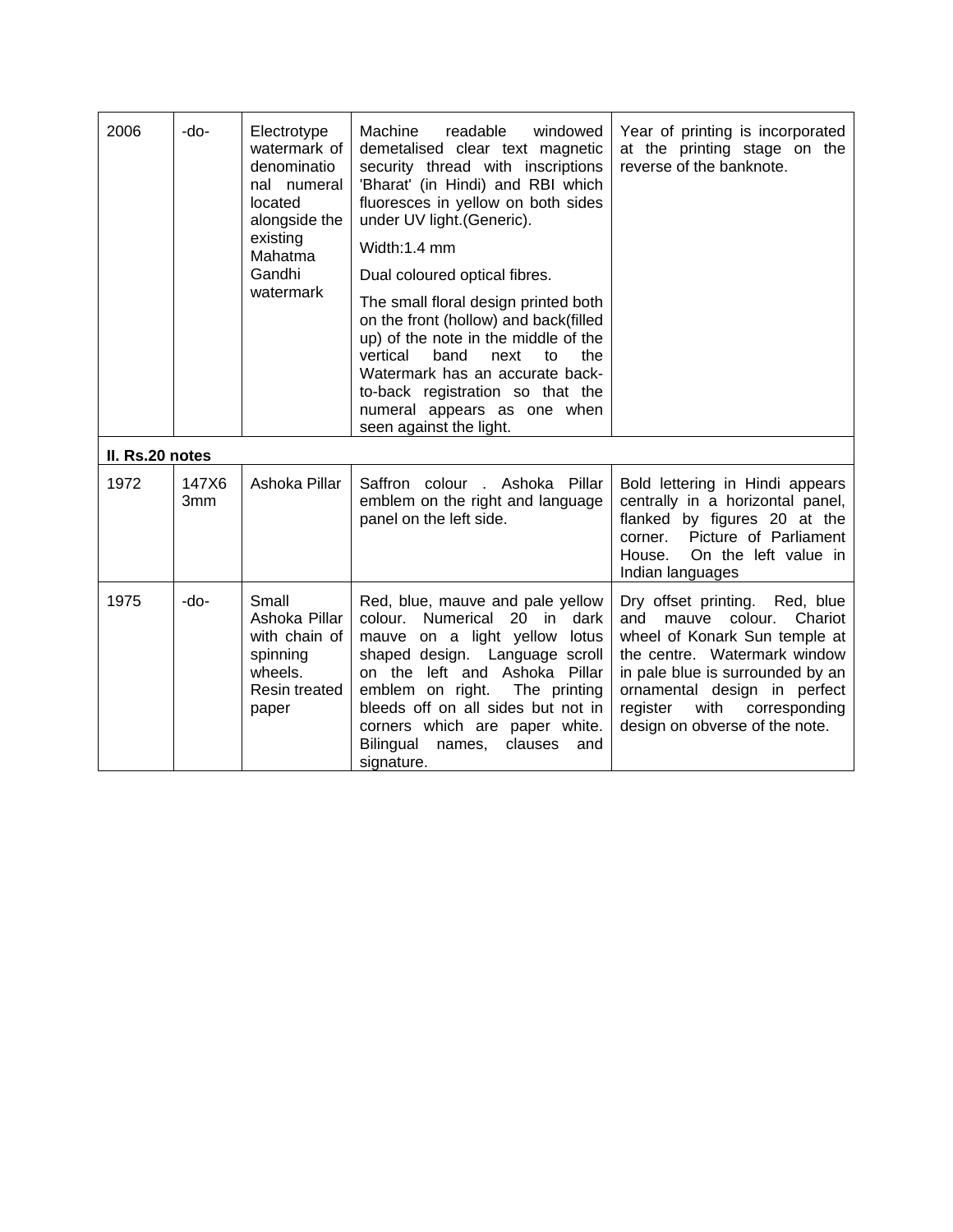| 2001             | -do-         | Mahatma<br>Gandhi<br>Portrait                                                                                                       | The<br>security<br>thread<br>totally<br>embedded with the letters "Bharat"<br>(in Hindi) and "RBI" The colour is<br>predominantly reddish orange. The<br>Ashoka Pillar has been replaced<br>by the Mahatma Gandhi's Portrait<br>in dark red while the Ashoka Pillar<br>has been shifted to the left side<br>bottom corner and the size is<br>smaller. The numeral 20, RBI seal,<br>Mahatma Gandhi's Portrait, RBI<br>Legend, Guarantee and Promise<br>clauses, Governor's Signature and<br>Ashoka Pillar inset are in intaglio.<br>The words RBI and the numeral 20<br>in Micro letters appear alternatively<br>behind the Mahatma Gandhi's<br>Portrait. An identification mark by<br>way of a small vertical rectangle in<br>raised form appears on the left<br>side of the note to facilitate the<br>visually impaired to identify the<br>denomination of the note. The<br>numbers in the number panel are<br>printed in red. | The central theme depicts the<br>Indian coastal line with coconut<br>grooves. The value of the note<br>appears in 15 languages in a<br>vertical panel in the left hand<br>side.                                                                        |
|------------------|--------------|-------------------------------------------------------------------------------------------------------------------------------------|---------------------------------------------------------------------------------------------------------------------------------------------------------------------------------------------------------------------------------------------------------------------------------------------------------------------------------------------------------------------------------------------------------------------------------------------------------------------------------------------------------------------------------------------------------------------------------------------------------------------------------------------------------------------------------------------------------------------------------------------------------------------------------------------------------------------------------------------------------------------------------------------------------------------------------|--------------------------------------------------------------------------------------------------------------------------------------------------------------------------------------------------------------------------------------------------------|
| 2006             | -do-         | Electrotype<br>watermark of<br>denominatio<br>nal numeral<br>located<br>alongside the<br>existing<br>Mahatma<br>Gandhi<br>watermark | Machine<br>readable<br>windowed<br>demetalised clear text magnetic<br>security thread with inscriptions<br>'Bharat' (in Hindi) and RBI which<br>fluoresces in yellow on both sides<br>under UV light.(Generic).<br>Width: 1.4 mm<br>Dual coloured optical fibres.<br>The small floral design printed both<br>on the front (hollow) and back(filled<br>up) of the note in the middle of the<br>vertical<br>band<br>next<br>to<br>the<br>Watermark has an accurate back-<br>to-back registration so that the<br>numeral appears as one when<br>seen against the light.                                                                                                                                                                                                                                                                                                                                                            | Year of printing is incorporated<br>at the printing stage on the<br>reverse of the banknote.                                                                                                                                                           |
| III. Rs.50 notes |              |                                                                                                                                     |                                                                                                                                                                                                                                                                                                                                                                                                                                                                                                                                                                                                                                                                                                                                                                                                                                                                                                                                 |                                                                                                                                                                                                                                                        |
| 1975             | 147X7<br>3mm | Ashoka Pillar<br>with chain of<br>wheels.                                                                                           | Mauve colour with hues of blue<br>green and purple. Numeral 50 in<br>dark brown. Language scroll on left<br>and Ashoka Pillar emblem on right.<br>Printing bleeds off on all sides<br>except at corners.                                                                                                                                                                                                                                                                                                                                                                                                                                                                                                                                                                                                                                                                                                                        | Mauve,<br>yellow<br>brown<br>and<br>Parliament House at<br>colours.<br>the centre. Watermark window<br>in pale mauve, surrounded by<br>an ornamental design, which is<br>perfect<br>register<br>with<br>in.<br>corresponding design on the<br>obverse. |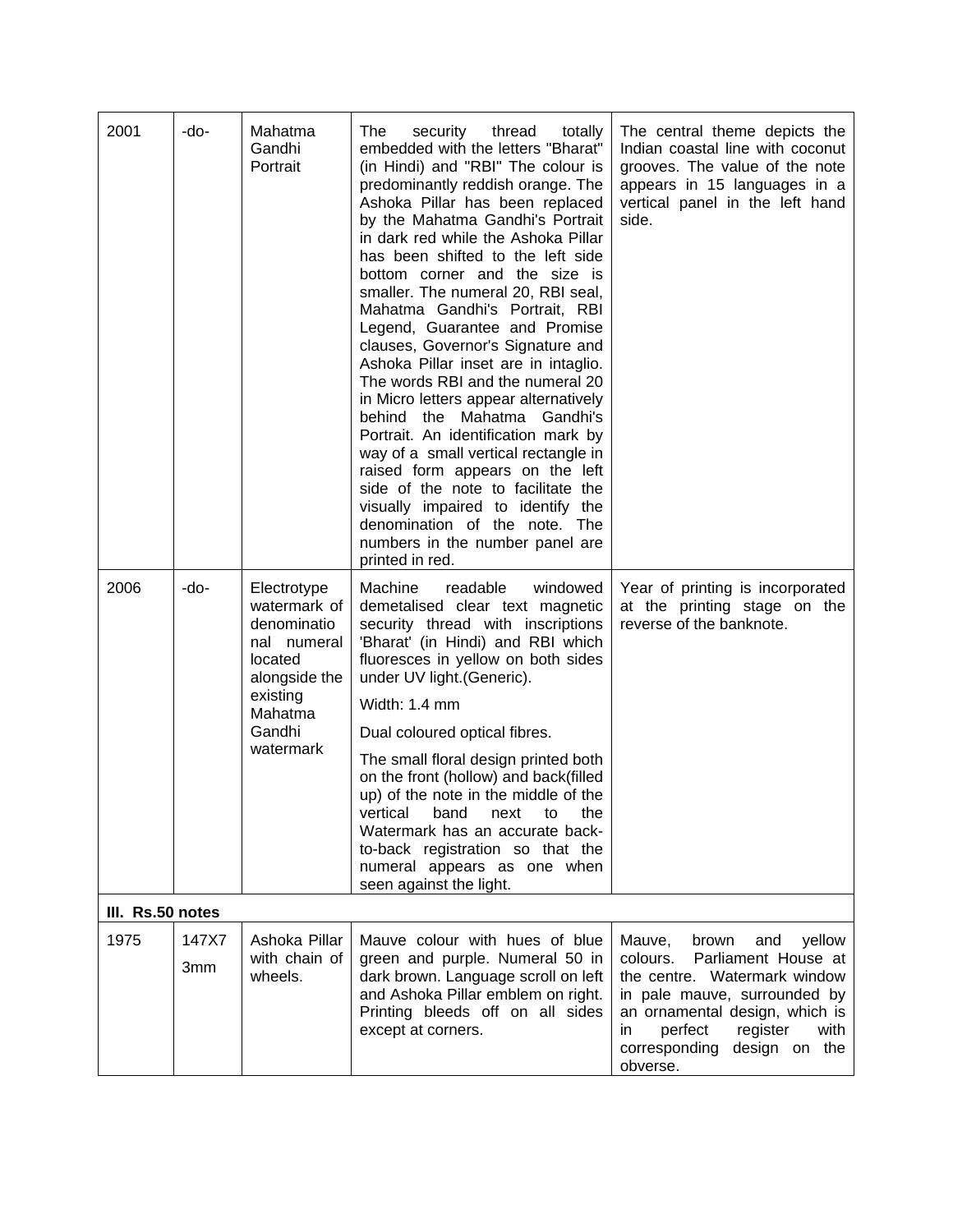| 1981            | Do           | -do-                                                                                                                                | Intaglio-fast blue, yellow<br>red.<br>Ashoka Pillar and languages in<br>deep violet colours, rest in deep<br>green<br>and<br>brown<br>colours.<br>¬,÷i,Ÿ,½¨, ,i,÷,½ below Ashoka<br>Pillar emblem.                                                                                                                                                                                                                                                                                                                                                                                                                                                                                                                                                                                                                                                                                                                                                                                                   | Dry offset-yellowish brown and<br>body in deep purple colour.<br>Parliament House with National<br>flag on top                                                                                                     |
|-----------------|--------------|-------------------------------------------------------------------------------------------------------------------------------------|------------------------------------------------------------------------------------------------------------------------------------------------------------------------------------------------------------------------------------------------------------------------------------------------------------------------------------------------------------------------------------------------------------------------------------------------------------------------------------------------------------------------------------------------------------------------------------------------------------------------------------------------------------------------------------------------------------------------------------------------------------------------------------------------------------------------------------------------------------------------------------------------------------------------------------------------------------------------------------------------------|--------------------------------------------------------------------------------------------------------------------------------------------------------------------------------------------------------------------|
| 1997            | -do-         | Portrait<br>οf<br>Mahatma<br>Gandhi with<br>multidirection<br>al lines in the<br>window.                                            | Yellow, blue and violet colour.<br>Pillar<br>Ashoka<br>replaced<br>by<br>Mahatma Gandhi Portrait in blue.<br>Security thread totally embedded<br>inside the note the letters $\tilde{z}$ , $\tilde{z}$ , $\tilde{z}$ , $\tilde{z}$<br>and 'RBI'. A small black solid<br>square on the left hand side of the<br>watermark to help the visually<br>impaired<br>identify<br>the<br>to<br>denomination of the note.                                                                                                                                                                                                                                                                                                                                                                                                                                                                                                                                                                                      | A panoramic view of India's<br>Parliament House with floral<br>above and filigree<br>patterns<br>patterns on the sides.<br>The<br>value of the note in 15 Indian<br>languages.<br>Year of printing is incorporated |
| 2005            | -do-         | Electrotype<br>watermark of<br>denominatio<br>nal numeral<br>located<br>alongside the<br>existing<br>Mahatma<br>Gandhi<br>Watermark | Machine<br>readable<br>windowed<br>demetalised clear text magnetic<br>security thread with inscriptions<br>`Bharat' (in Hindi) and RBI which<br>fluoresces in yellow on both sides<br>under U.V.light -width 1.4 mm.<br>The Intaglio Printing i.e. raised<br>prints is more prominent in<br>the name of the Bank in Hindi<br>and English, the Reserve Bank<br>guarantee and promise<br>Seal,<br>clause, Ashoka Pillar Emblem on<br>the left, RBI Governor's signature.<br>A square in intaglio on the left of<br>watermark<br>window<br>with<br>the<br>increased depth of engraving helps<br>the visually impaired to identify the<br>denomination Optical fibres are in<br>dual colour. The small floral design<br>printed both on the front (hollow)<br>and back(filled up) of the banknote<br>in the middle of the vertical band<br>next to the watermark window has<br>accurate<br>back<br>back<br>to<br>an<br>registration so that the numeral<br>appears as one when seen against<br>the light | at the printing stage on the<br>reverse of the banknote.                                                                                                                                                           |
| IV.Rs.100 notes |              |                                                                                                                                     |                                                                                                                                                                                                                                                                                                                                                                                                                                                                                                                                                                                                                                                                                                                                                                                                                                                                                                                                                                                                      |                                                                                                                                                                                                                    |
| 1967            | 157X7<br>3mm | Ashoka Pillar                                                                                                                       | Blue colour.<br>Numeral<br>100<br>appears prominently in centre.<br>Ashoka Pillar emblem on the<br>right.                                                                                                                                                                                                                                                                                                                                                                                                                                                                                                                                                                                                                                                                                                                                                                                                                                                                                            | Vertical<br>of $14$<br>Indian<br>panel<br>languages on left. Hirakud Dam in<br>the background in a circular frame.                                                                                                 |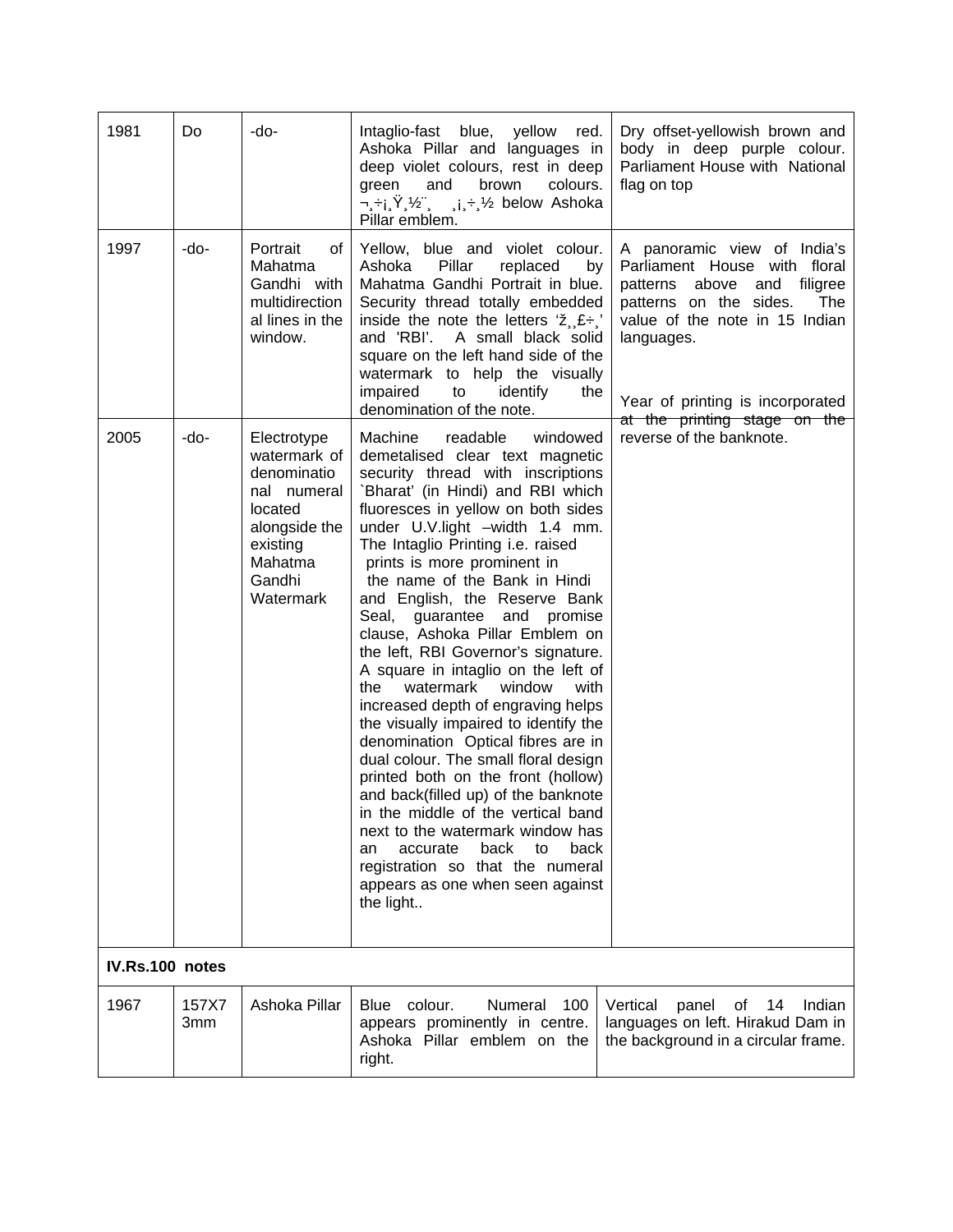| 1969 | -do-   | -do-                                                                                                  | Blue colour and promise clause,<br>Guarantee<br>clause<br>and<br>Governor's signature in bilingual.                                                                                                                                                                                                                                                                                                                                                                                                                                  | Picture of Mahatma Gandhi in a<br>sitting posture with Sevagram<br>Ashram in the background in a<br>circular frame.                                                                                                                                                              |
|------|--------|-------------------------------------------------------------------------------------------------------|--------------------------------------------------------------------------------------------------------------------------------------------------------------------------------------------------------------------------------------------------------------------------------------------------------------------------------------------------------------------------------------------------------------------------------------------------------------------------------------------------------------------------------------|----------------------------------------------------------------------------------------------------------------------------------------------------------------------------------------------------------------------------------------------------------------------------------|
| 1975 | $-do-$ | Ashoka Pillar<br>with spinning<br>wheels.                                                             | Intaglio deep blue with hues of<br>blue, brown, pink and dark<br>Numeral 100 in dark<br>green.<br>blue.<br>Watermark window light<br>blue.<br>RBI's<br>name,<br>promise<br>clause, Guarantee clause and<br>Governor's signature in bilingual.<br>Language scroll on left and<br>Ashoka Pillar emblem on right.<br>Printing bleeds off on all sides<br>except at corners.                                                                                                                                                             | Intaglio deep blue and brown<br>of corn,<br>shade<br>agricultural<br>operations, Tea plantation and<br>electric power<br>hydro<br>project.<br>'Watermark' window is surrounded<br>by an ornamental design which is<br>in perfect register with similar<br>design on the obverse. |
| 1979 | -do-   | -do-                                                                                                  | One side intaglio blue, red and<br>deep green, Tints of reddish and<br>yellowish<br>green<br>shade.<br>` <i>π</i> ,÷¡,Ϋ́,½<br>below<br>'½,÷.i,<br>Ashoka Pillar emblem.                                                                                                                                                                                                                                                                                                                                                              | Dry-offset.<br>Black and maroon<br>Tint design in greenish<br>colours.<br>blue and brownish shades.                                                                                                                                                                              |
| 1996 | -do-   | Portrait<br>of<br>Mahatma<br>Gandhi with<br>multidirection<br>al lines in the<br>watermark<br>window. | Printed with the combination of<br>offset<br>intaglio<br>and<br>process.<br>overall colour is predominantly<br>blue, grey and green. Portrait of<br>Mahatma Gandhi. A windowed<br>security thread partly visible from<br>the front but totally embedded<br>inside. Letters $\Sigma_{\alpha} \mathbf{E} + \mathbf{E}$ and 'RBI'<br>printed on the thread.<br>A small black solid triangle in<br>intaglio on left hand side of the<br>watermark to help the visually<br>identify<br>impaired<br>to<br>the<br>denomination of the note. | Central<br>theme<br>depicts<br>a<br>panoramic<br>view<br>οf<br>the<br>Kanchangunga range with floral<br>patterns<br>above<br>and<br>filigree<br>patterns on the sides. The value<br>of note appears in 15 languages<br>on the left hand side.                                    |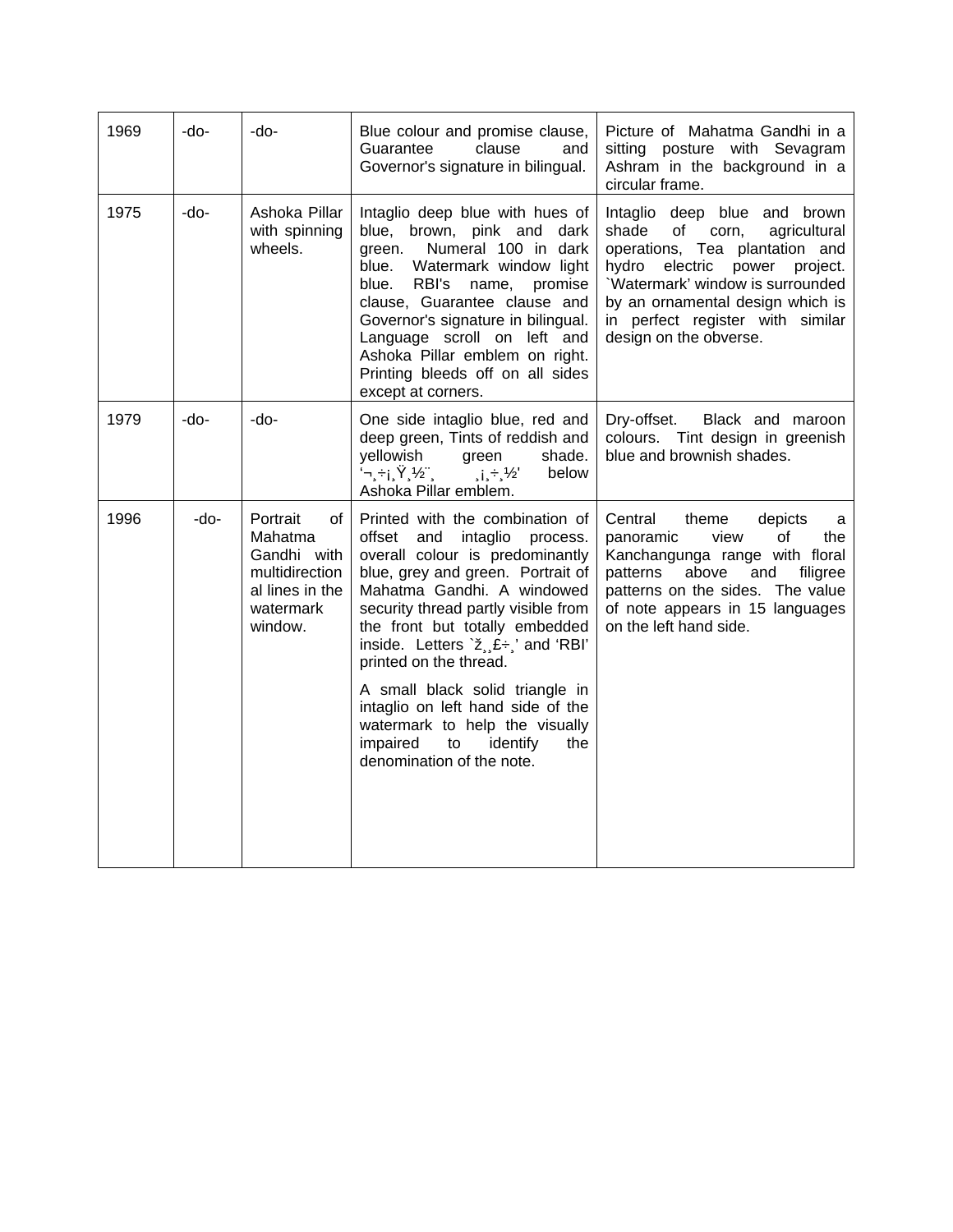|  |  |  |  | Year of printing is incorporated at |  |
|--|--|--|--|-------------------------------------|--|
|--|--|--|--|-------------------------------------|--|

|                 |              |                                                                                                                                      |                                                                                                                                                                                                                                                                                                                                                                                                                                                                                                                                                                                                                                                                                                                                                                                                                                                                                                                                                                                                                                                                                                                                                                                                                     | rear or priming to moorporated at<br>the printing stage on the reverse                                                                            |
|-----------------|--------------|--------------------------------------------------------------------------------------------------------------------------------------|---------------------------------------------------------------------------------------------------------------------------------------------------------------------------------------------------------------------------------------------------------------------------------------------------------------------------------------------------------------------------------------------------------------------------------------------------------------------------------------------------------------------------------------------------------------------------------------------------------------------------------------------------------------------------------------------------------------------------------------------------------------------------------------------------------------------------------------------------------------------------------------------------------------------------------------------------------------------------------------------------------------------------------------------------------------------------------------------------------------------------------------------------------------------------------------------------------------------|---------------------------------------------------------------------------------------------------------------------------------------------------|
| 2005            | -do-         | Electrotype<br>watermark of<br>denominatio<br>nal numeral<br>located<br>alongside the<br>existing<br>Mahatma<br>Gandhi<br>Watermark. | Machine<br>readable<br>windowed<br>demetalised clear text magnetic<br>security thread with inscriptions<br>`Bharat' (in Hindi) and RBI on<br>notes of Rs.100 with exclusive<br>colour shift. Colour of the thread<br>shall shift from green to blue<br>when viewed from different<br>angles. It will fluoresce in yellow<br>on the reverse and the text will<br>fluoresce on the obverse under<br>U.V.light $-width - 2$ m.m.<br>i.e.<br>Intaglio<br>Printing<br>The<br>raised prints is more<br>prominent in the name of the<br>Bank in Hindi and English, the<br>Reserve Bank Seal, guarantee<br>and promise clause, Ashoka<br>Pillar Emblem on the left, RBI<br>Governor's signature. A triangle<br>in intaglio on the left of the<br>watermark<br>window<br>with<br>increased depth of engraving<br>helps the visually impaired to<br>identify<br>the<br>denomination<br>Optical fibres are in dual colour.<br>The small floral design printed<br>both on the front (hollow) and<br>back(filled up) of the banknote in<br>the middle of the vertical band<br>next to the watermark window<br>has an accurate back to back<br>registration so that the numeral<br>appears as one when seen<br>against the light. | of the banknote.                                                                                                                                  |
| V. Rs.500 notes |              |                                                                                                                                      |                                                                                                                                                                                                                                                                                                                                                                                                                                                                                                                                                                                                                                                                                                                                                                                                                                                                                                                                                                                                                                                                                                                                                                                                                     |                                                                                                                                                   |
| 1987            | 167X7<br>3mm | Ashoka Pillar<br>with spinning<br>wheels.                                                                                            | Printed by dry offset and intaglio<br>process. Background colours in<br>peacock blue, ochre and green.<br>of Mahatma Gandhi,<br>Portrait<br>Ashoka Pillar emblem, Promise<br>clause & language panel are<br>printed in intaglio.<br>Five black<br>horizontal relief lines in intaglio on<br>the left side of the watermark to<br>help the visually impaired to<br>identify the denomination of the<br>note.                                                                                                                                                                                                                                                                                                                                                                                                                                                                                                                                                                                                                                                                                                                                                                                                         | Background showing rising sun.<br>Background colours in deep<br>green, orange and sky blue.<br>Mahatma Gandhi<br>leading<br>a<br>group of people. |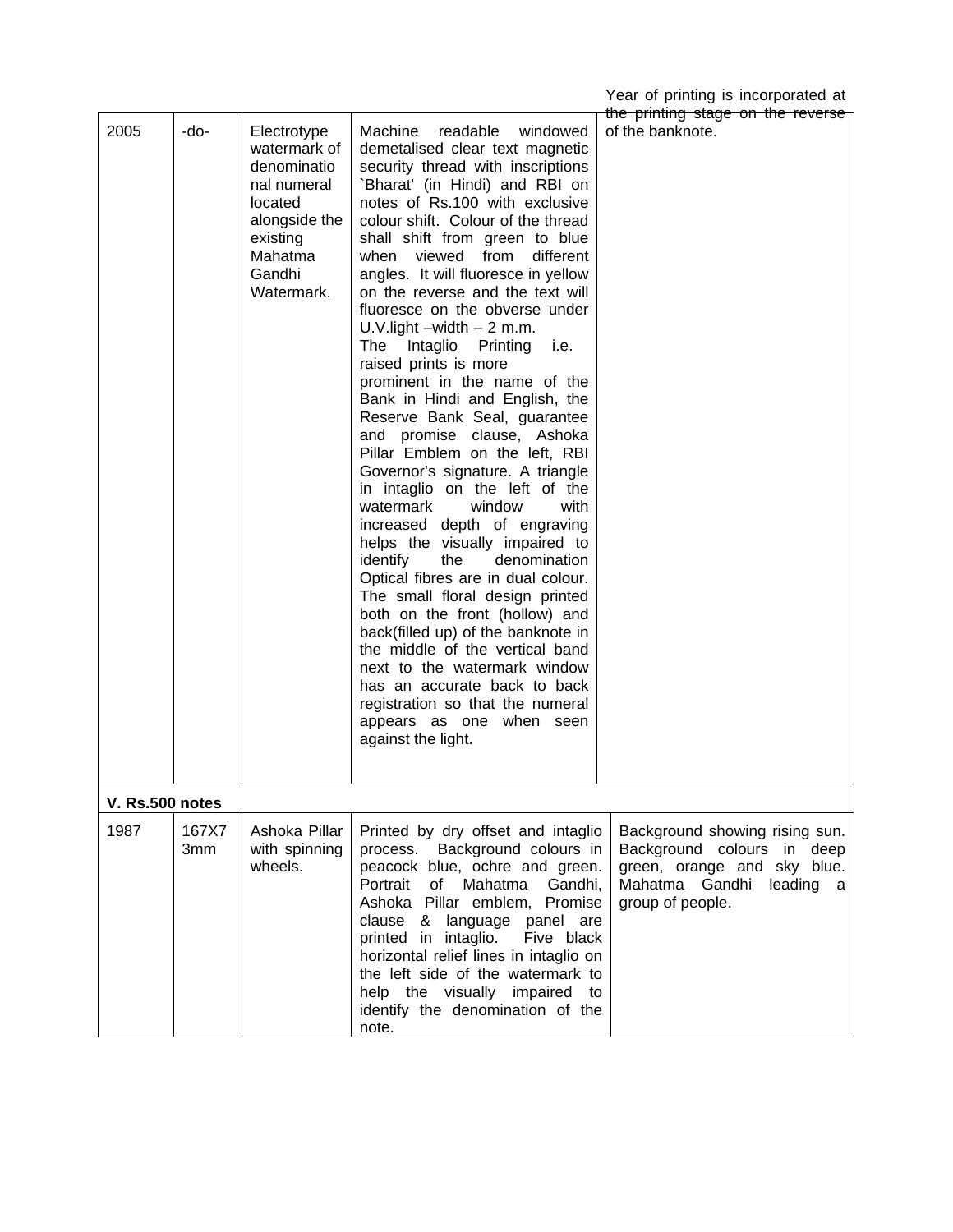| 1997 | -do- | Portrait<br>of l<br>Mahatma<br>Gandhi with<br>the<br>multidirection<br>al lines in the<br>watermark<br>window. | Printed by offset and intaglio<br>Colour scheme is<br>process.<br>predominantly in yellow, green,<br>Mahatma<br>mauve and brown.<br>Gandhi's portrait is dark brown in<br>colour. Mahatma Gandhi's portrait,<br>RBI legend guarantee and promise<br>clauses, Ashoka Pillar inset and<br>Governor's<br>signature<br>in.<br>are<br>intaglio. A windowed security<br>thread, partly visible from the front<br>totally<br>embedded<br>inside.<br>but<br>Letters $\check{z}, \hat{z}$ ; and RBI are printed<br>on the thread. Green vertical band<br>Mahatma<br>behind<br>the<br>Gandhi<br>portrait where latent image of 500<br>is printed. A small black solid<br>circle in intaglio on the left hand<br>side of the watermark to help the<br>visually impaired to identify the<br>denomination of the note. | Mahatma Gandhi leading a<br>group of people in brown colour<br>with floral patterns appearing<br>above and filigree patterns on<br>each side of this theme.<br>A<br>vertical panel of 15 languages<br>appear on the left. All the above<br>features are in intaglio. |
|------|------|----------------------------------------------------------------------------------------------------------------|-----------------------------------------------------------------------------------------------------------------------------------------------------------------------------------------------------------------------------------------------------------------------------------------------------------------------------------------------------------------------------------------------------------------------------------------------------------------------------------------------------------------------------------------------------------------------------------------------------------------------------------------------------------------------------------------------------------------------------------------------------------------------------------------------------------|----------------------------------------------------------------------------------------------------------------------------------------------------------------------------------------------------------------------------------------------------------------------|
| 2000 | -do- | -do-                                                                                                           | The colours are predominantly<br>mild yellow, mauve and brown.<br>Mahatma Gandhi's portrait is in<br>light brown. Numeral 500 printed<br>in Optically Variable Ink (OVI) in<br>Green to Blue colour shift. Except<br>these changes, other designs are<br>same as of 1997 series notes.                                                                                                                                                                                                                                                                                                                                                                                                                                                                                                                    | The design is the same as is on<br>the 1997 series note.                                                                                                                                                                                                             |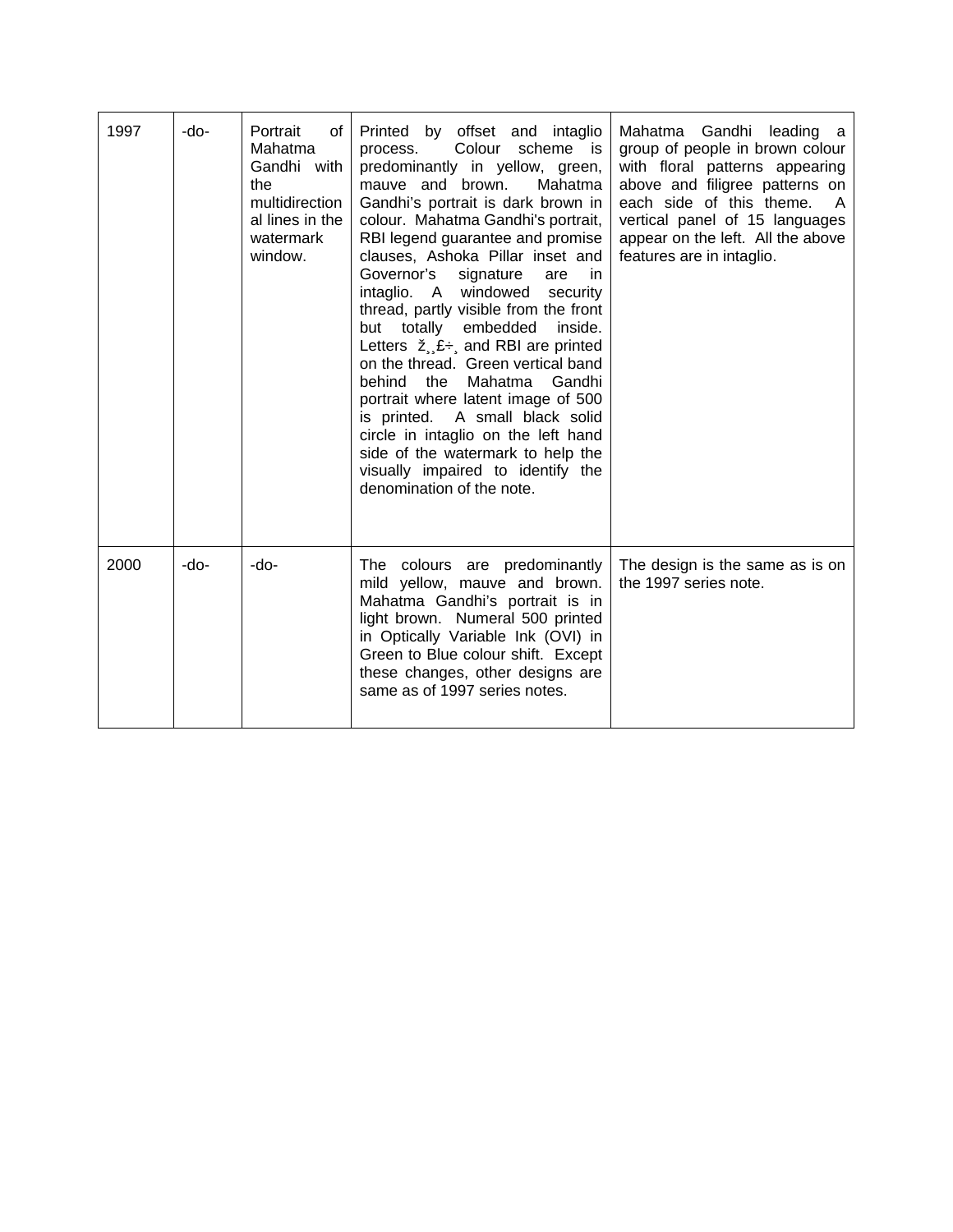Year of printing is incorporated

|  |                                                                                                                       |                                                                                                                                                                                                                                                                                                                                                                                                                                                                                                                                                                                                                                                                                                                                                                                                                                                                                                                                                                                                                                                                                                                                                                  | at the printing stage on the |  |
|--|-----------------------------------------------------------------------------------------------------------------------|------------------------------------------------------------------------------------------------------------------------------------------------------------------------------------------------------------------------------------------------------------------------------------------------------------------------------------------------------------------------------------------------------------------------------------------------------------------------------------------------------------------------------------------------------------------------------------------------------------------------------------------------------------------------------------------------------------------------------------------------------------------------------------------------------------------------------------------------------------------------------------------------------------------------------------------------------------------------------------------------------------------------------------------------------------------------------------------------------------------------------------------------------------------|------------------------------|--|
|  | watermark of<br>denominatio<br>nal numeral<br>located<br>alongside the<br>existing<br>Mahatma<br>Gandhi<br>Watermark. | demetalised clear text magnetic<br>security thread with inscriptions<br>`Bharat' (in Hindi) and RBI on<br>notes of Rs.500 with exclusive<br>colour shift. Colour of the thread<br>shall shift from green to blue when<br>viewed from different angles. It will<br>fluoresce in yellow on the reverse<br>and the text will fluoresce on the<br>obverse under $U.V.light - width - 3$<br>The Intaglio Printing i.e.<br>m.m.<br>raised prints is more prominent<br>in the name of the Bank in<br>Hindi and English, the Reserve<br>Bank Seal, guarantee and promise<br>clause, Ashoka Pillar Emblem on<br>the left, RBI Governor's signature.<br>A circle in intaglio on the left of the<br>watermark window with increased<br>depth of engraving helps the<br>visually impaired to identify the<br>denomination Optical fibres are in<br>dual colour. The small floral design<br>printed both on the front (hollow)<br>and back(filled up) of the banknote<br>in the middle of the vertical band<br>next to the watermark window has<br>accurate<br>back<br>back<br>an<br>to<br>registration so that the numeral<br>appears as one when seen against<br>the light. |                              |  |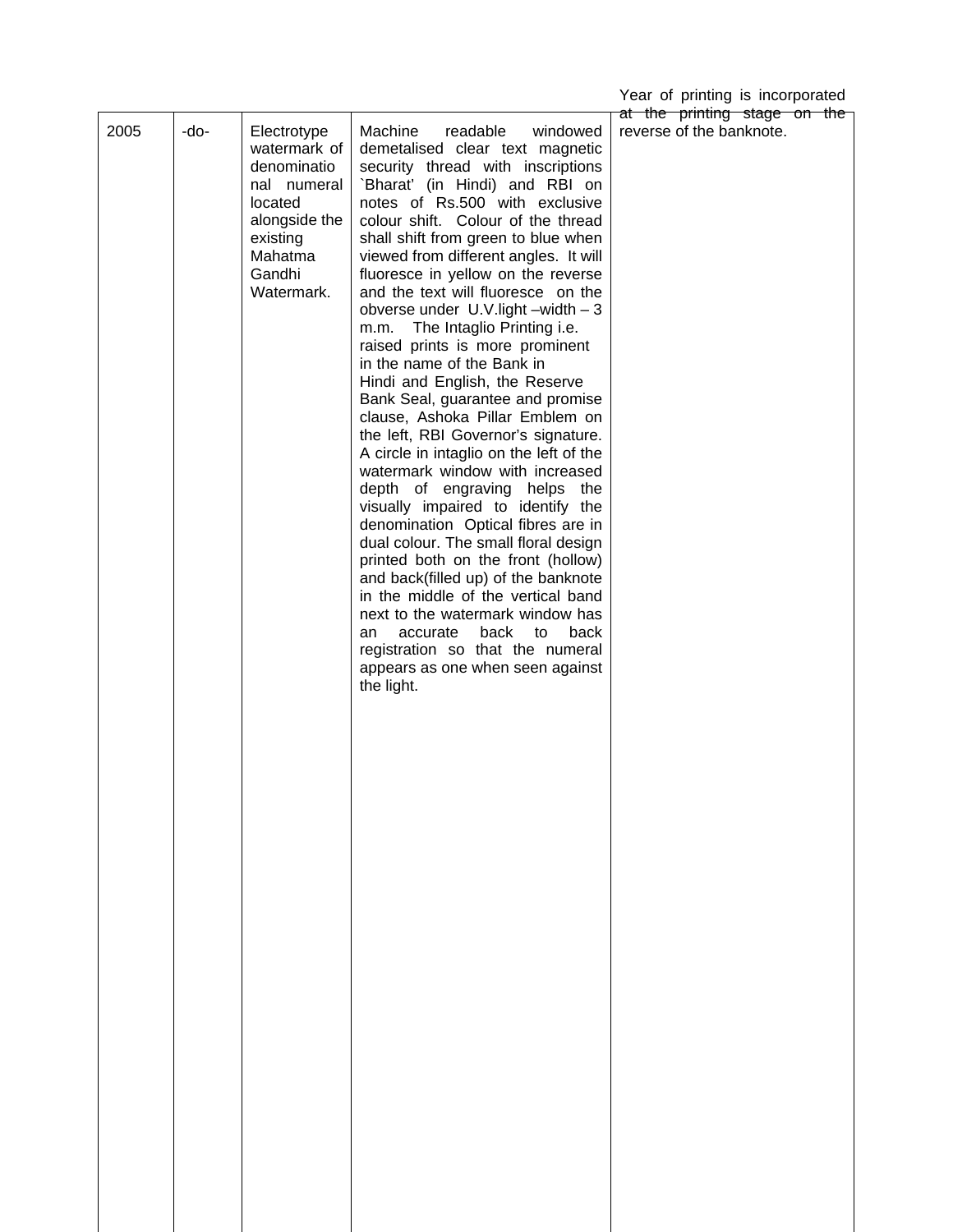|      | VI. Rs.1000/- notes |                                                                                                          |                                                                                                                                                                                                                                                                                                                                                                                                                                                                                                                                                                                                                                                                                                                                                                                                                                                                                                                                                                                                                                             |                                                                                                                    |  |  |  |  |
|------|---------------------|----------------------------------------------------------------------------------------------------------|---------------------------------------------------------------------------------------------------------------------------------------------------------------------------------------------------------------------------------------------------------------------------------------------------------------------------------------------------------------------------------------------------------------------------------------------------------------------------------------------------------------------------------------------------------------------------------------------------------------------------------------------------------------------------------------------------------------------------------------------------------------------------------------------------------------------------------------------------------------------------------------------------------------------------------------------------------------------------------------------------------------------------------------------|--------------------------------------------------------------------------------------------------------------------|--|--|--|--|
| 2000 | 177X<br>73m<br>m    | Portrait<br>of I<br>Mahatma<br>Gandhi with<br>multidirectio-<br>nal lines in the<br>watermark<br>window. | Colour is generally pink (light   The theme depicts the overall<br>peach colour with grey offset<br>background). Mahatma Gandhi's  <br>portrait is brown in colour.<br>Mahatma<br>Gandhi's portrait,<br>numeral 1000, $\ddagger \text{A}$ í $\text{B}$ $2\alpha_{1}$ , $\frac{1}{2}$ ,<br>RBI seal, RBI legend, guarantee<br>and promise clause, Governor's<br>signature are in intaglio printing.<br>Left hand number panel in red<br>colour and right hand number<br>panel in blue colour. Numeral<br>1000 printed in Optically Variable<br>Ink (OVI) in Green to Blue colour<br>shift. Optically variable (colour<br>shifting) windowed security thread<br>with<br>magnetic property and<br>containing text $\Sigma_{1}$ , £ $\div$ , 1000 RBI'.<br>Green vertical band behind the<br>Mahatma Gandhi portrait where<br>latent image of 1000 is printed. A<br>small black solid diamond shape<br>mark in intaglio on the left hand<br>side of the watermark to help the<br>visually impaired to identify the<br>denomination of the note. | development of the<br>Indian<br>economy in three colour intaglio.<br>The 15 language panel is on the<br>left side. |  |  |  |  |